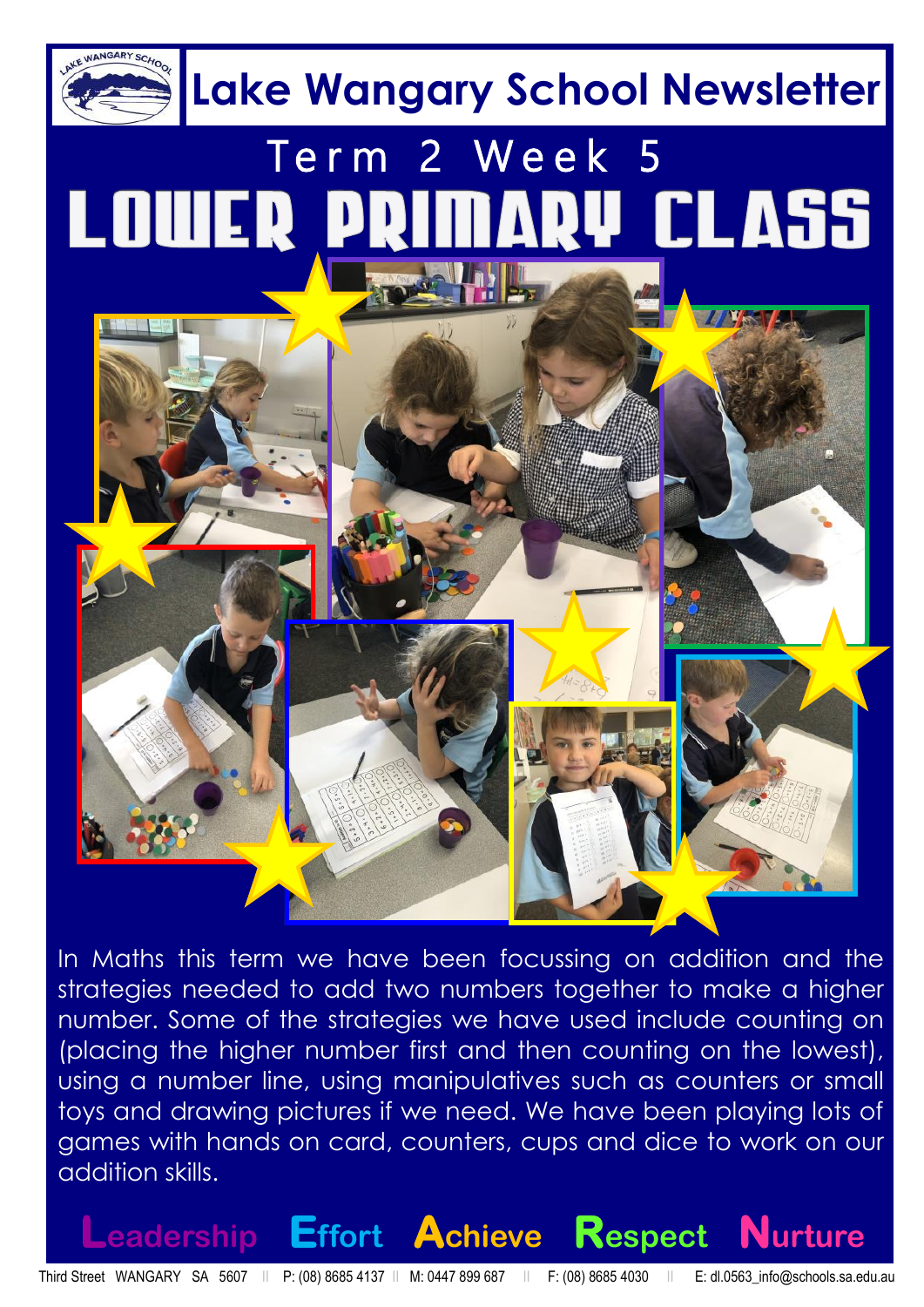**Dates to** 

**Week 5 Reconciliation Week**

**Wednesday 1st June Minya Custodians** Walk to Lake Wangary

> **Thursday 2nd** Cook out Day

> > Assembly 2.30pm

**Friday 3rd June** Arts Day

**Week 6 Monday 6th** JP Class Gymnastics P/L 12.45pm - 2.30pm

**Wednesday 8th** Minya Custodians Big Swamp

**Friday 10th PUPIL FREE DAY**

**Week 7 Monday 13th** Queen's Birthday Public Holiday

# PRINCIPAL'S MESSAGE

**Remember: Dear Parents and Caregivers,** 

One word describes the last few days 'BBBBRRRRRR!" What a cold snap to bring Winter on. Hope you are all keeping warm and feeling good.

We are approaching the half way mark of the term and it doesn't seem to be slowing down. This week we have Reconciliation Week activities as well as a Minya Custodians trip today. Today we are walking to Lake Wangary and look at some characteristics of Lakes and what makes them healthy. Next week we will look at Big Swamp and the characteristics that make it healthy. Students and staff are looking forward to the investigation and research. We are covering some great parts of the HASS and Science curriculum here.

For the beginning of Reconciliation Week we had Sorry Day activities in class on Friday. Monday we had Nauo Elder Jody Miller do 'Welcome to Country' to our school and speak about his family history on the Eyre Peninsula. Students were very respectful and asked many questions about life on the Eyre Peninsula and family groups. It was a great morning and we thank Jody for his work. Jody will be with us again on Thursday for our cook out. He will be sharing some local stories he has permission to say and talk around a Yarning Circle. Should be another great day eating damper, fish (supplied by Hugh Bailey, thanks so much) and oysters (Bradfords, thanks guys). We are hoping the weather stays on our side. On Friday we are doing some Aboriginal based art and games.

On Thursday we are presenting our SRC medals for all those chosen for 2022. Congratulations to Arj Slater, Sienna Drury, Darcy Branford, Summer Brown, Indi Bradford, Addison Kemp, Dustin French, Erica Turner, Taylor Montgomerie, Mia Clarke, Laiken Clarke, Malia Leslie, Billie Carr and Cuinas Fealy. Well done everyone for being voted in, we will begin meetings next week.

I would like to remind families that we are having a student free day on the 10th of June (Friday before the long weekend).

School fees are also due, please contact Hayleigh.

Beanies are available for sale, we have plenty in stock \$22 each.

The Greenly Tree Planting Day is also happening on the Sunday the 19th of June.

Week 7 and 8 are filled with excursions, so be ready to receive several notes that need to be returned asap.

The Preschool is currently undergoing some transformations with new red dirt on the ground, a new wiltja and a bush kitchen built by Richard Sickert. Thank you so much for these new structures. The children love them.

Busy times ahead everyone and so much quality learning being done. Thanks for your support everyone. Regards,

Wade Branford

**Leadership Effort Achieve Respect Nurture**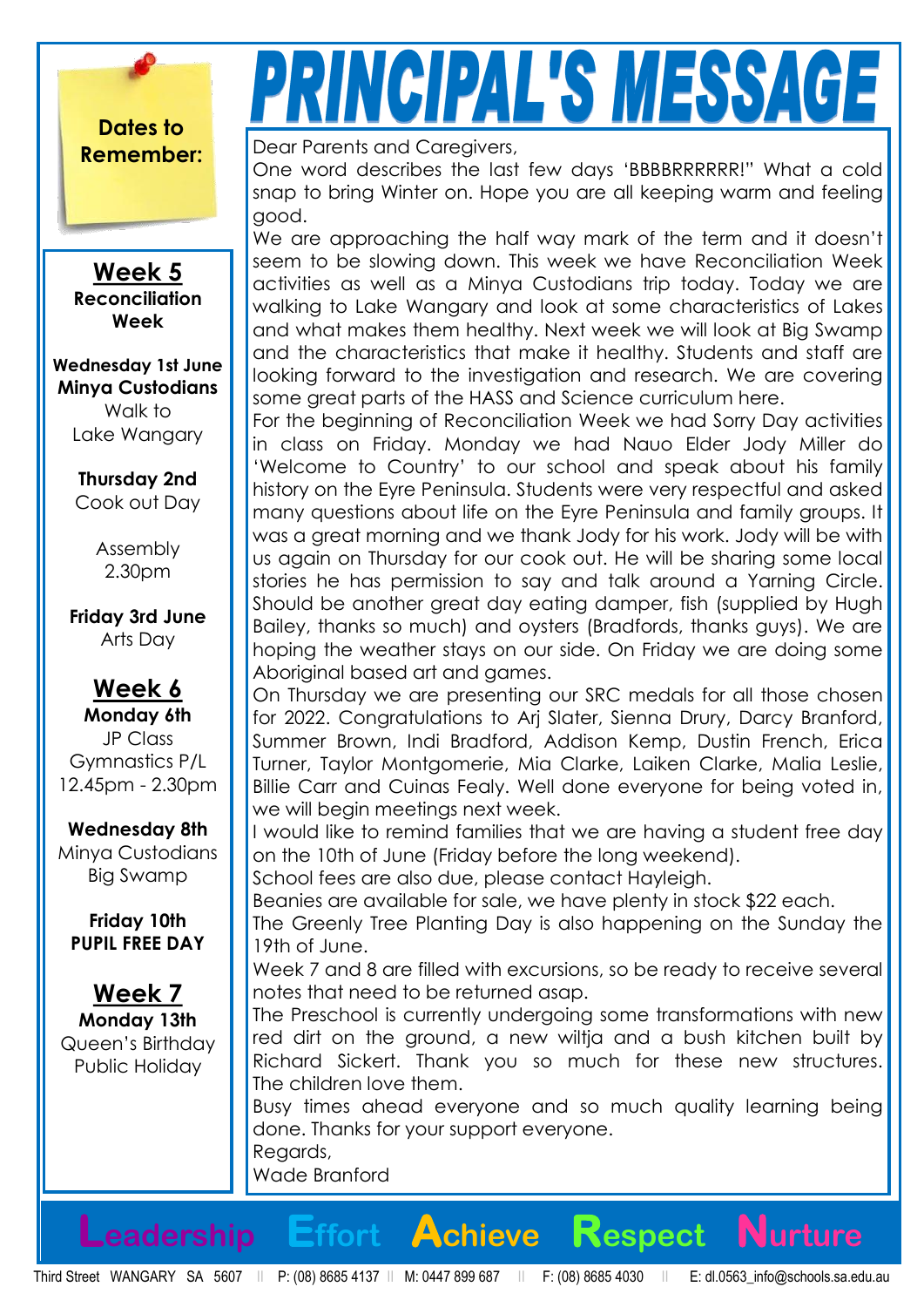## Winter Lurgies

We are beginning to see some familiar lurgies of the winter season at school. We are aware that not all coughs and colds are Covid-19 related, but we do ask that you continue to keep your child at home if they are unwell to keep illness from spreading. Please inform the school of any student absence. Thank you.

## **ARY N**



The Premier's Reading Challenge is a literacy engagement program that was introduced by the Premier in 2004 to encourage students to read more books and enjoy reading. Also to improve literacy levels. The Challenge requires students to read 12 books between week 1 term 1 and week 7 term 3.



How amazing does our new Bush Kitchen look! A huge thankyou to Richard Sickert for constructing what will be a favourite place to play at Preschool.





#### **STUDENT FREE DAY Friday 10th June**

## **ASSEMBLY WEEK 5 THURSDAY** 2ND JUNE 2.30PM<br>IN THE GYM

#### **SCHOOL FEES**

School Fees are now overdue. Payments can be made by EFTPOS, cash or bank transfer. Please contact Hayleigh should you require a payment plan or other financial assistance.



## Term Dates

Term 1: 31 January - 14 April Term 2: 2 May - 8 July Term 3: 25 July - 30 September Term 4: 17 October - 16 December

#### **Parent and Student Information**





Third Street WANGARY SA 5607 II P: (08) 8685 4137 II M: 0447 899 687 II F: (08) 8685 4030 II E: dl.0563\_info@schools.sa.edu.au

**Leadership Effort Achieve Respect Nurture**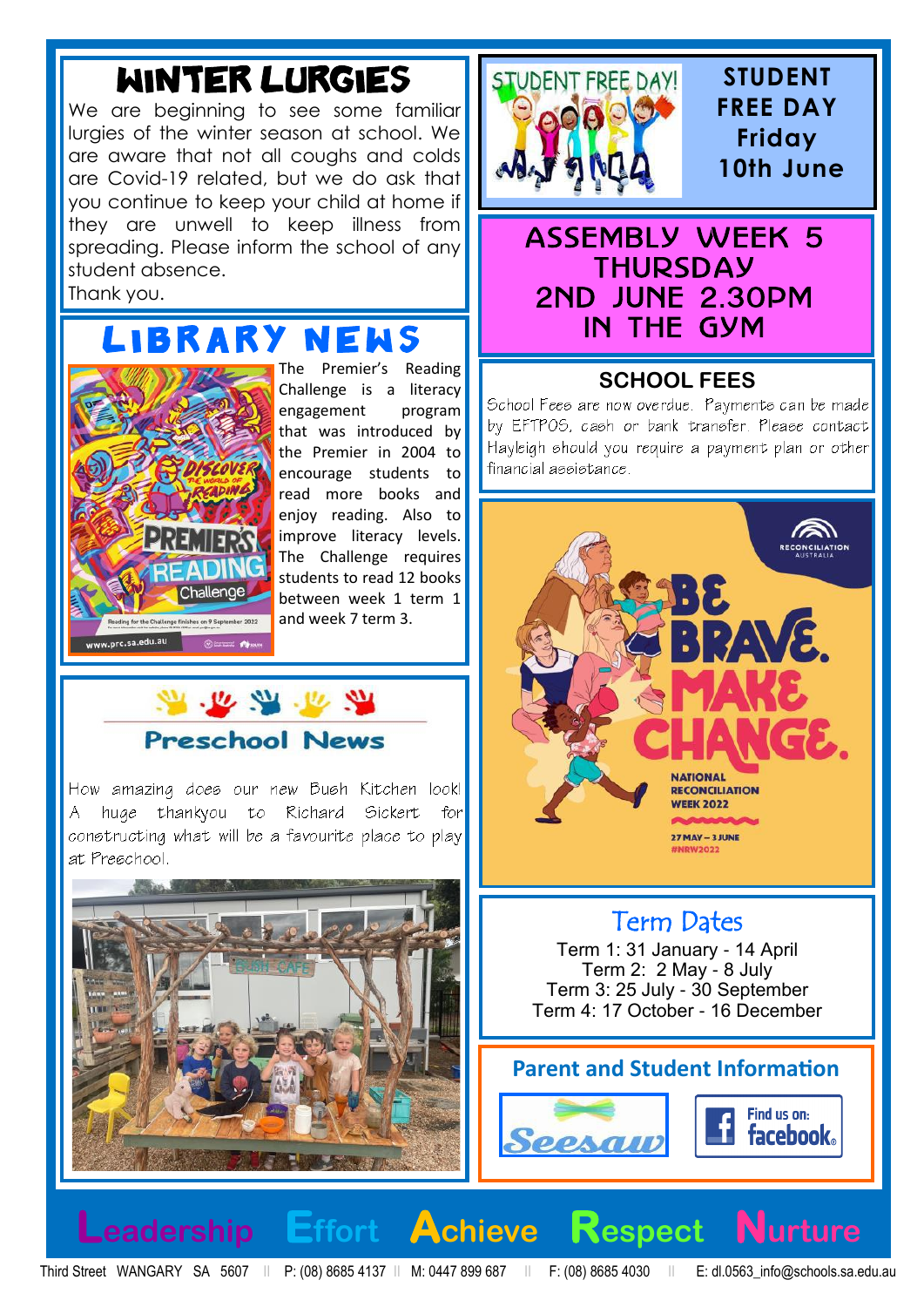## **Student Representative Council 2022**

#### **Foundation Year 1 Year 2**













 **Year 3 Year 4 Year 5**



















Dustin French Erica Turner Addison Kemp Indi Bradford Summer Brown Darcy Branford

#### **Year 6**





#### Sienna Drury Arj Slater

#### **What is SRC?**

A Student Representative Council (SRC) is a group of students elected by their peers to represent all students within the school. SRC's work democratically to represent the student body in school decision-making and organise ways for students to participate in and enjoy school life.

### **School Captains for 2022**

#### **Fire Fish Blue Rays Tiger Sharks**















Natalie H-Burk Owen Roach Jimmy Johnson Sienna Drury Arj Slater Simon Baird

Third Street WANGARY SA 5607 II P: (08) 8685 4137 II M: 0447 899 687 II F: (08) 8685 4030 II E: dl.0563\_info@schools.sa.edu.au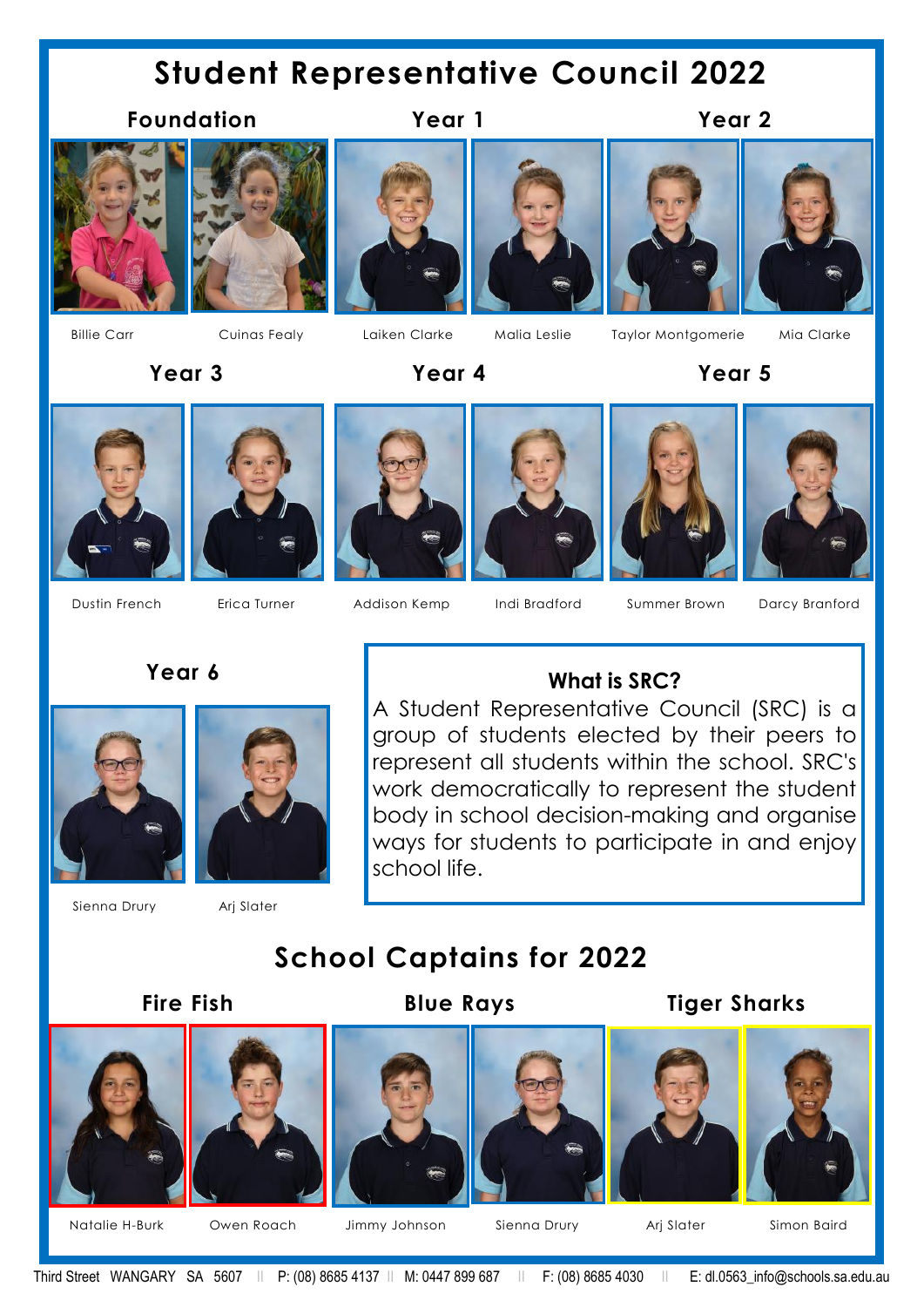

## **Advanced notice Greenly Beach Planting Day 2022** Sunday 19th June 10.00 am-3.00 pm

This will be the 8th year that Lake Wangary School and Lower Eyre Coastcare volunteers have been working together growing seedlings and planting at Greenly Beach. There are 1500 plants this year sown by the LWS students and we need your help to get them planted and have a great day out as part of the school community.

LWS Governing Council will be holding a BBQ lunch fundraiser. There will be another nature art project for everyone on the beach.

For more information call Kerryn

Coastcare 0498 387 961.